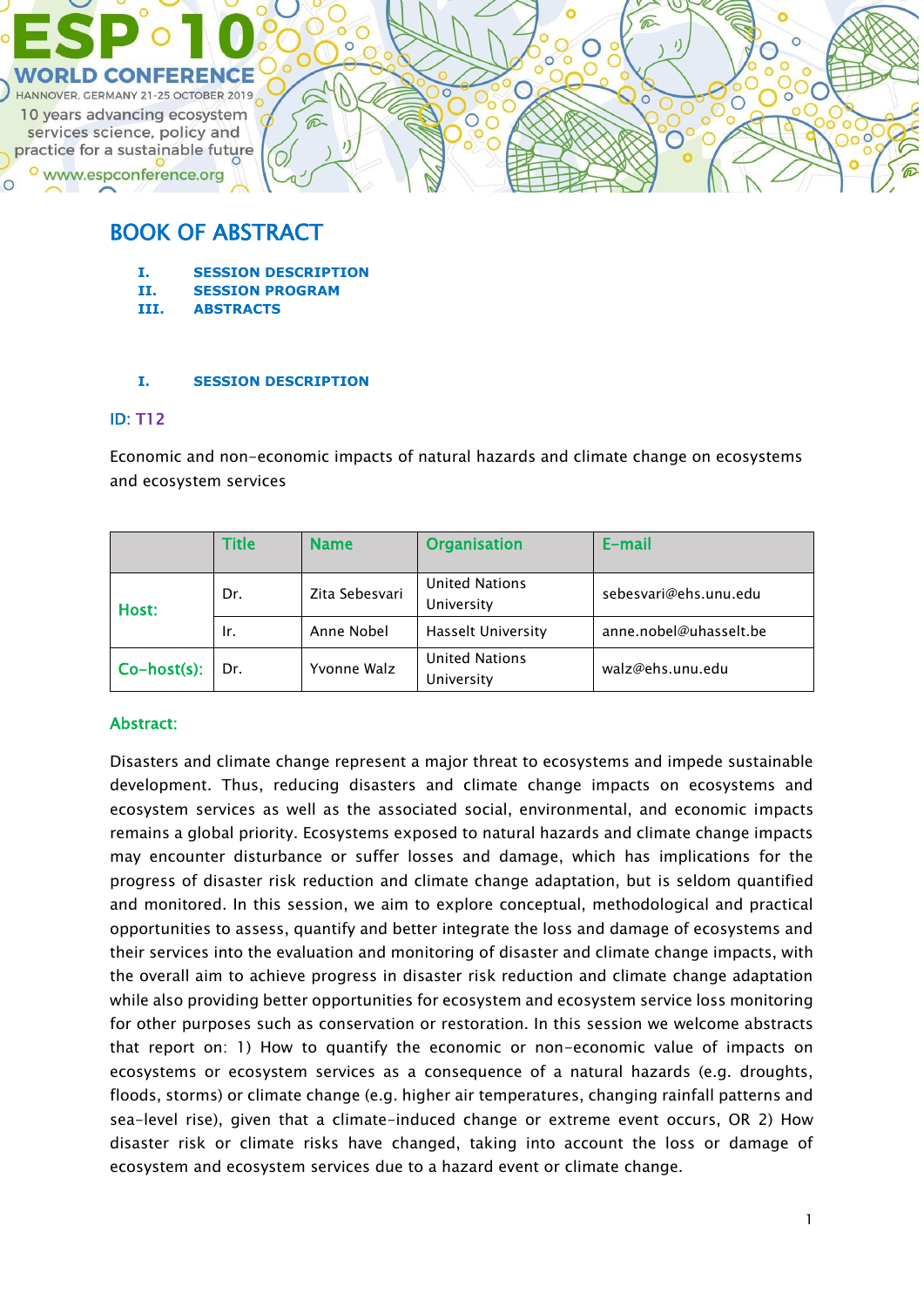

#### Goals and objectives of the session:

The overall aim of this session is to increase the understanding for data needs as well as assessment methodologies for economic and non-economic loss and damage of ecosystems and ecosystem services in the context of disaster risk and climate change. More specifically, we aim to answer following guiding questions in a participatory approach: 1.) How can methods help to assess and/or quantify losses and damages of ecosystems and ecosystem services due to natural hazards and climate change? 2.) What are the experiences with monitoring ecosystem and ecosystem service losses after a disaster or in course of climate change? 3.) What are the implications for disaster risk reduction and climate change mitigation and adaptation at the local level?

### Planned output / Deliverables:

- Boards illustrating the discussion of the groups related to guiding questions
- Documented summary and synthesis of answers to respective guiding questions

#### Related to ESP Working Group/National Network:

[Thematic working group: TWG 12](https://www.es-partnership.org/community/workings-groups/thematic-working-groups/twg-12-es-and-disaster-risk-reduction/) – ES & Disaster Risk reduction (DRR)

#### **II. SESSION PROGRAM**

Date of session: Thursday, 24 October 2019 Time of session: 16:30 - 18:00

#### Timetable speakers

| <b>Time</b>       | <b>First</b><br>name | <b>Surname</b> | <b>Organization</b> | <b>Title of presentation</b>                                                                                                                         |
|-------------------|----------------------|----------------|---------------------|------------------------------------------------------------------------------------------------------------------------------------------------------|
| $16:30-$<br>16:45 | <b>Nils</b>          | Droste         | Lund University     | Soil biodiversity insures against<br>climatic variability in crop<br>production - evidence from the<br>Swedish agricultural long-term<br>experiments |
| $16:45-$<br>17:00 | Judit                | Lecina-Diaz    | <b>CRFAF</b>        | Identifying wildfire forest<br>vulnerability and ecosystem<br>services at risk                                                                       |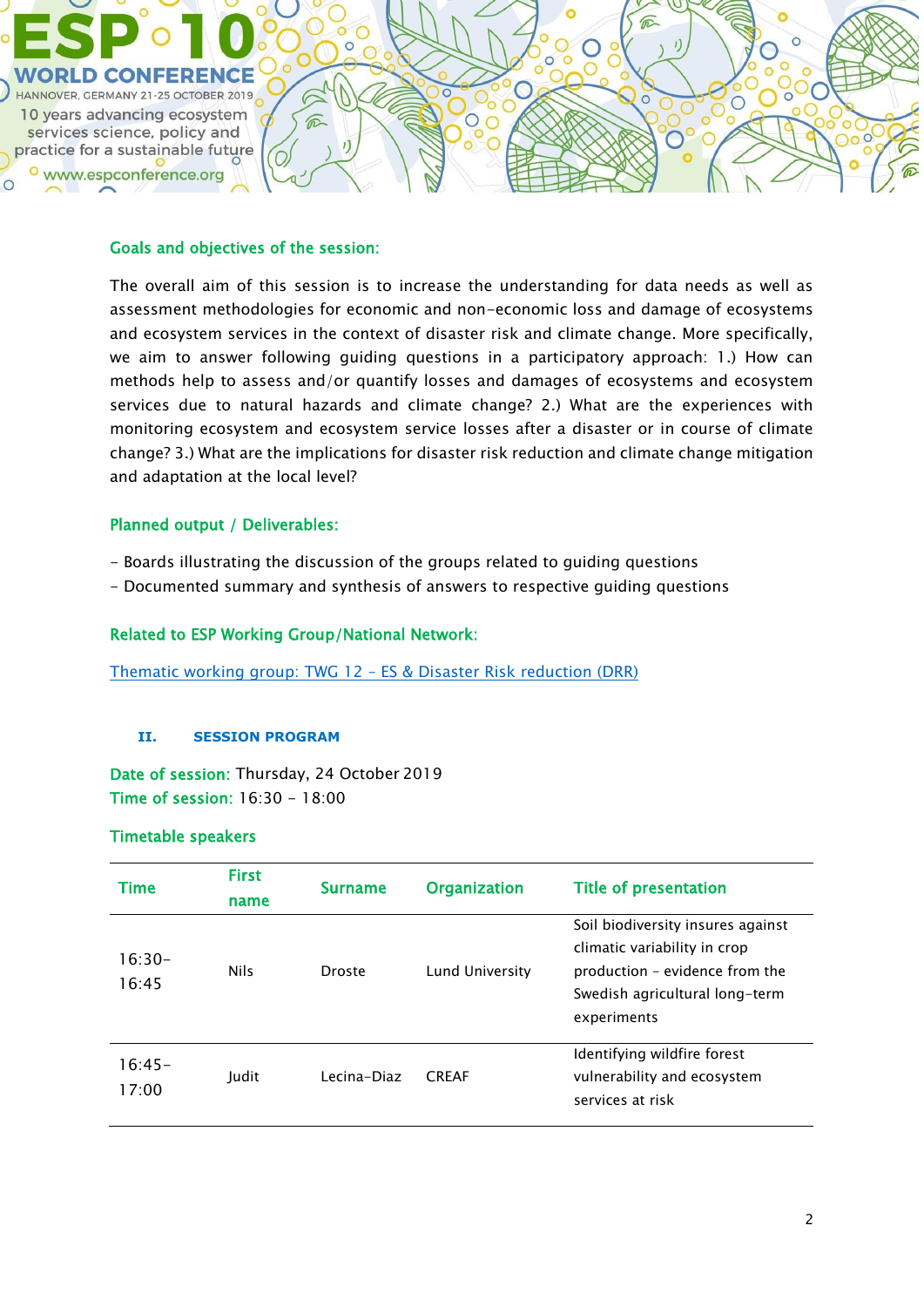**IOVER, GERMANY 21-25 OCTOBER 2019** 10 years advancing ecosystem services science, policy and practice for a sustainable future www.espconference.org

| Time              | <b>First</b><br>name | <b>Surname</b> | <b>Organization</b>      | <b>Title of presentation</b>                                                                                                                              |
|-------------------|----------------------|----------------|--------------------------|-----------------------------------------------------------------------------------------------------------------------------------------------------------|
| $17:00-$<br>17:15 | Giovanni             | Signorello     | University of<br>Catania | The impact of hypothetical<br>eruption events on ecosystem<br>services in Mount Etna volcano<br>(Sicily): spatial distribution and<br>monetary evaluation |
| $17:15-$<br>17:30 | Sonja                | Wanke          | <b>Deltares</b>          | Impacts of Shellfish Reef<br>Management on the Provision of<br>Ecosystem Services Resulting<br>from Climate Change in the<br>Dutch Wadden Sea             |
| $17:30-$<br>18:00 | All participants     |                |                          | Discussion of guiding questions                                                                                                                           |

#### **III. ABSTRACTS**

The abstracts appear in alphabetic order based on the last name of the first author. The first author is the presenting author *unless indicated otherwise.*

#### 1. Type of submission: **Abstract**

T. Thematic Working Group sessions: T12 Economic and non-economic impacts of natural hazards and climate change on ecosystems and ecosystem services

# Soil biodiversity insures against climatic variability in crop production – evidence from the Swedish agricultural long-term experiments

#### First author: Nils Droste

Other author(s): Mark Brady, Wilhelm May, Yann Clough, Katarina Hedlund Affiliation: Centre for Environmental and Climate Research, Lund University, Sweden Contact: nils.droste@cec.lu.se

Two large-scale trends increasingly affect agricultural production: climate change and the degradation of soil biodiversity. Both have their own effects on food security. Climate change in the northern latitudes may extend the growing season but may also increase climate variability and the likelihood of extreme events. For northern climates, there may thus be both

 $\subset$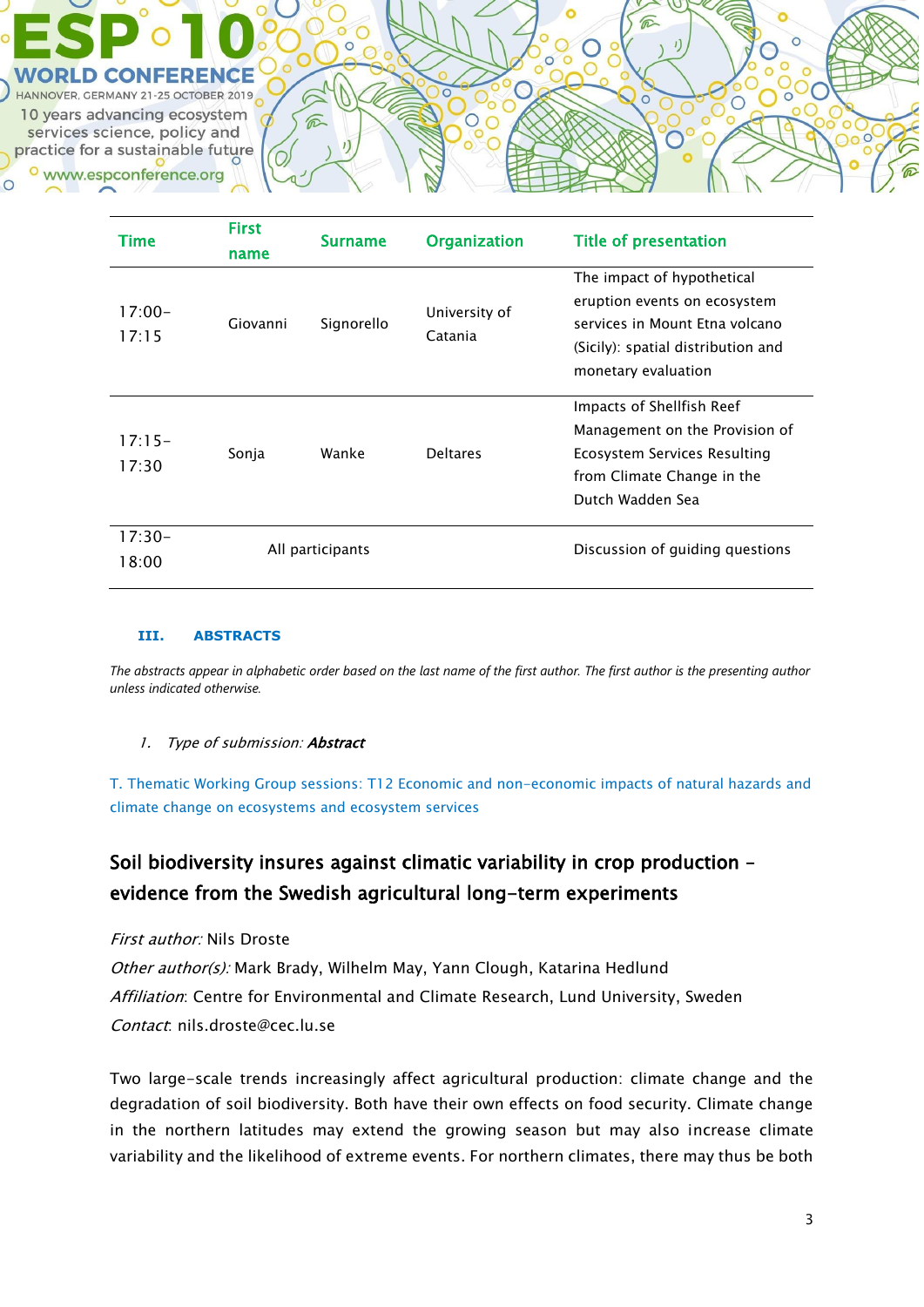

beneficial and adverse effects of climate change. Biodiversity loss degrades soil fertility, waterholding capacity, and decreases overall resilience. There may also be interactive effects of the two trends that multiply the effects on agricultural production. We analyse 54 years of data (1962-2015) for 12 sites of the Swedish long-term agricultural field experiments with regard to impacts of changes in climatic and soil biodiversity variables on production. We confirm that average temperatures are rising and that soil organic carbon as an indicator of microbial biomass decreases over time. Statistically, we employ a Bayesian multi-level model to estimate production functions. Controlling for fertilizer applications and accounting for crop sensitivity to the timing of rainfall and temperature, we show that soil biodiversity buffers negative effects of extreme climate events and increases the benefits of favourable climatic conditions. We thereby provide evidence for the important insurance functions of soil biodiversity in a changing climate. We elaborate on the processes and structures that lead to these results such as water holding capacity and soil fertility, and discuss potential management practices to increase soil biodiversity such as integrating grass cover into crop rotations. Future steps in this line of research will include the extrapolation of the results along climate change scenarios, quantification of the impacts of biodiversity conserving practices, and evaluation of potential governance approaches to support such practices.

 $\subset$ 

 $\bigcap$ 

⋒

 $\bigcirc$ 

Keywords: soil biodiversity, climate change, insurance, resilience, soil carbon

2. Type of submission: **Abstract** 

T. Thematic Working Group sessions: T12 Economic and non-economic impacts of natural hazards and climate change on ecosystems and ecosystem services

## Identifying wildfire forest vulnerability and ecosystem services at risk

First author: Judit Lecina-Diaz Other author(s): Albert Alvarez, Jordi Martínez-Vilalta, Mireia Banqué, Jordi Vayreda, Javier Retana Affiliation: CREAF, E08193 Bellaterra (Cerdanyola del Vallès), Catalonia, Spain Contact: j.lecina@creaf.uab.cat

Forest ecosystems support a wide variety of ecosystem services that are essential for humanwellbeing. However, forests are increasingly being under pressure from global change, resulting in changes in natural hazards, mostly forest fires, drought and insect-outbreaks. In the case of forest fires, fire weather season frequency and length are expected to increase during the next few decades. Under these circumstances, we need to evaluate the vulnerability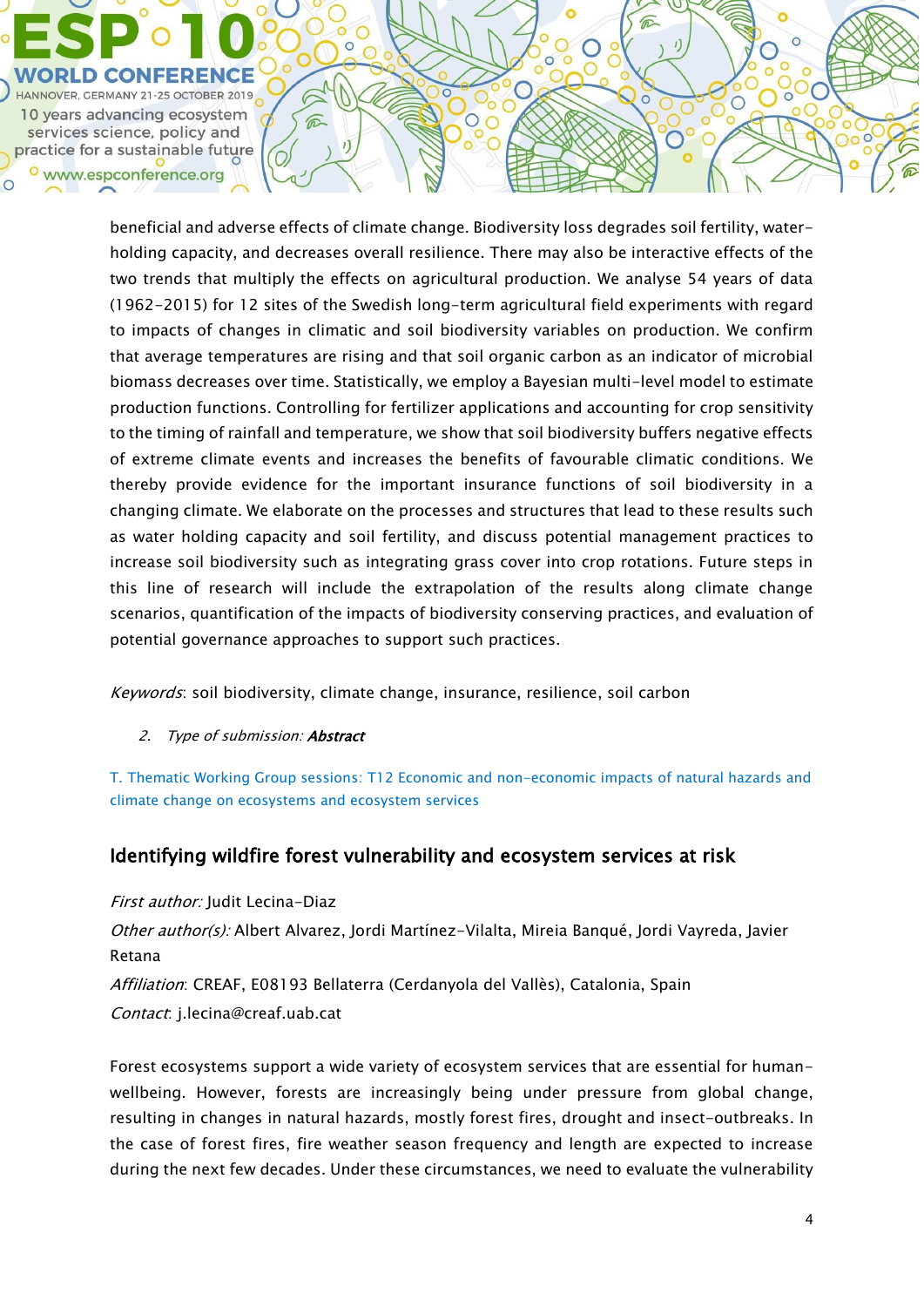

of forests to wildfires as well as the risk of losing their ecosystem services. The main objective of this study is to determine the spatial patterns of vulnerability and risk of losing ecosystem services if wildfires occur. We define the main criteria and indicators to assess vulnerability and risk, including all their components (i.e., susceptibility and recovery capacity for vulnerability; hazard probability, exposure and vulnerability for risk). Then, we apply these concepts with real data using indicators from a Mediterranean region, i.e., Catalonia (NE Spain) to identify the most vulnerable forests and the areas at highest risk to lose their ecosystem services. We also identify which indicators have the highest influence in both vulnerability and risk. We believe this concepts and methodology could be applied to forest worldwide to reduce hazard impacts on ecosystems and ecosystem services.

Keywords: wildfires, vulnerability, risk, Mediterranean, forests

### 3. Type of submission: **Abstract**

T. Thematic Working Group sessions: T12 Economic and non-economic impacts of natural hazards and climate change on ecosystems and ecosystem services

# The impact of hypothetical eruption events on ecosystem services in Mount Etna volcano (Sicily): spatial distribution and monetary evaluation

First author: Giovanni Signorello Other author(s): Alessia Marzo, Carlo Prato, Giovanni Sturiale Affiliation: University of Catania, Centre for the Conservation and Management of Nature and Agroecosystems (CUTGANA), Italy Contact: g.signorello@unict.it

InVEST model and GIS spatial analysis were used to make a biophysical and economic assessment of three ecosystem services (ESS) - carbon storage, pollination and water yield on the Mount Etna volcano (S.E. Sicily). The hazard map by lava flow inundation at Mt. Etna performed by the INGV Institute (2013, Catania Section) was used to hypothesize three future scenarios related with different hazard levels: low (scenario 1), medium (scenario 2), and high (scenario 3). The results, related to the current setting, indicates that (1) the Etna area stores about 16.4 million tonnes of carbon ( $\epsilon$  492 million). As it was expected, forests (conifer and oak woods) located on the Mt. Etna Natural Park show the highest carbon storage capacity per hectare. However, the orchards are the first source of carbon storage (equal to 42% of the total) due to their wide extension on Mt Etna territory. (2) The value of pollination service

 $\bigcirc$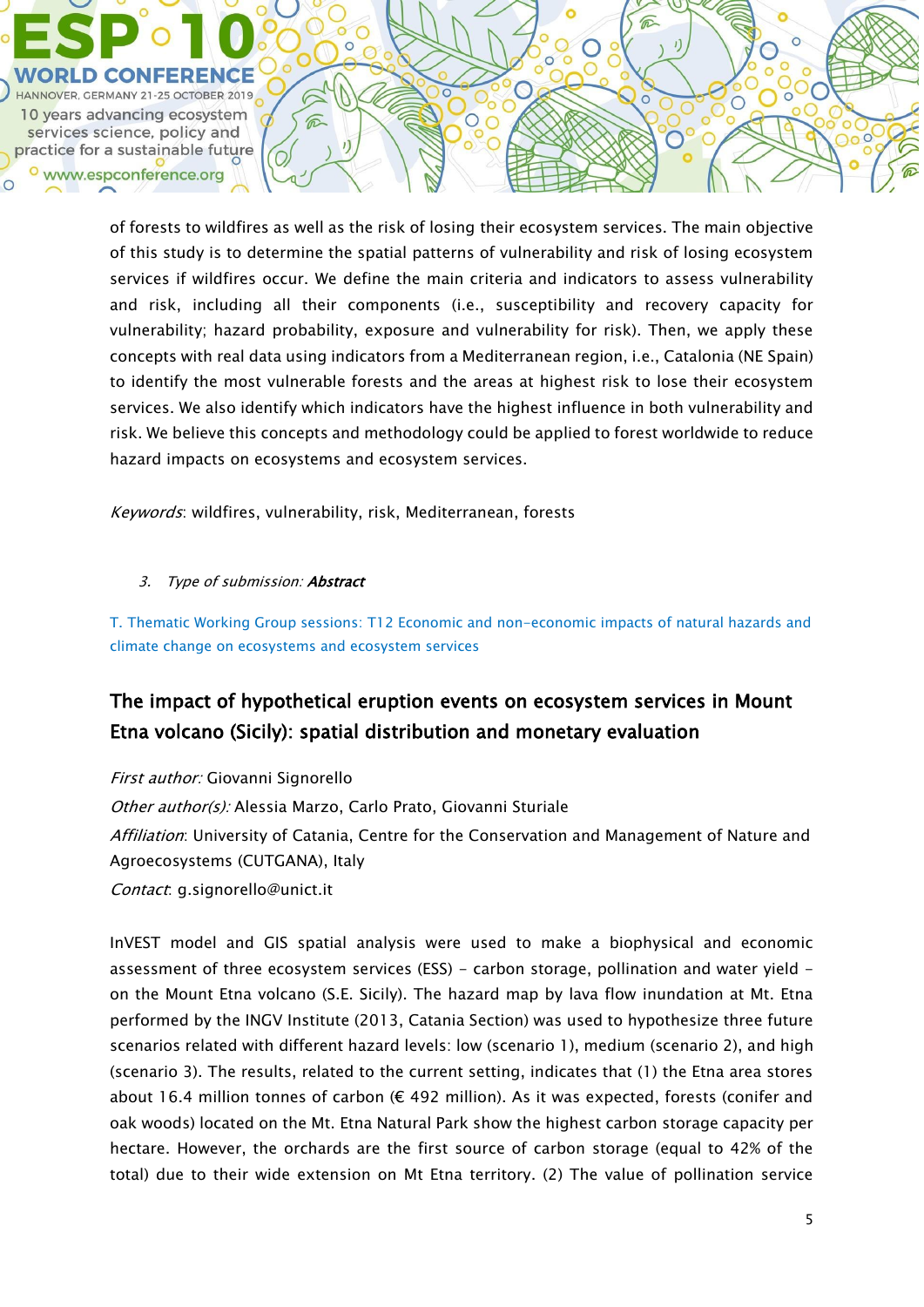

attributable to wild insects (Apis spp. and Bombus spp.) is  $\epsilon$  45 million, equal to 50% of the total value of pollinator–dependent crops. Mixed forests, interrupted by natural pastures and cultivated crops, supply the highest level of wild bee pollination services. (3) The volume of underground water, calculated as the difference between rainfall and the rate of evapotranspiration, is about 400 million m3 per year (€ 240 million). The comparison of the effects of lava flow inundation on the EES was made across the scenarios. The carbon storage and the pollination service will decrease in the future scenarios, due to the loss of woods and natural habitats. Instead, the water yield capacity will increase because the creation of new naked land surfaces characterized by high permeability levels. In detail, the ESS show a maximum loss of 18% and 10% for carbon storage and pollination respectively, and a maximum increase of about 10% for water yield.

Keywords: carbone storage, pollination, water yield, economic value, InVEST, lava flow

#### 4. Type of submission: **Abstract**

T. Thematic Working Group sessions: T12 Economic and non-economic impacts of natural hazards and climate change on ecosystems and ecosystem services

# Impacts of Shellfish Reef Management on the Provision of Ecosystem Services Resulting from Climate Change in the Dutch Wadden Sea

First author: Sonja Wanke Other author(s): Sara Pino Cobacho, Zoi Konstantinou, Ghada El Serafy Affiliation: Deltares, Netherlands Contact: sonja.wanke@deltares.nl

Ecosystem goods and services are the basis of all life on earth and through the interaction with natural systems and societies are the main contributor to human well-being. In recent years, the ecosystem service (ES) concept has been a growing tool in coastal and marine management. Management related to ESs, therefore, seeks to define and analyse the various service characteristics and potentials in relation to human activities in coastal zones such as in the Wadden Sea region. The Wadden Sea provides many ESs such as nutrients, materials and energy, or aesthetic value. Furthermore, shellfish reefs provide many benefits to humans, such as food, coastal protection, or aesthetic value. However, in recent years, their efficiency is surrounded by uncertainty as they are prone to climate change-related stressors. Identifying their vulnerabilities when exposed to changing water conditions is fundamental to determine